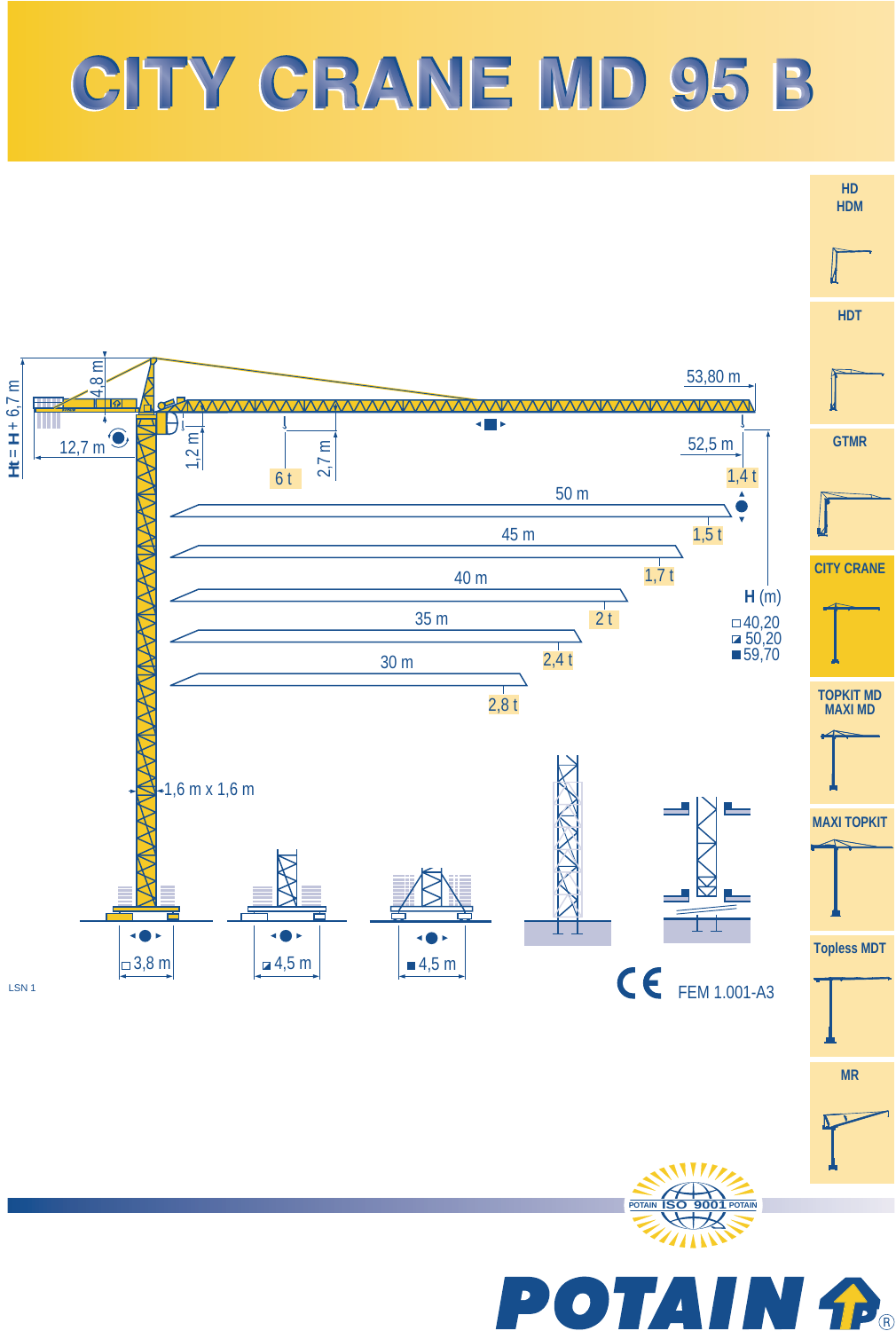

**CITY CRANE MD 95 B** 

**POTAIN P.**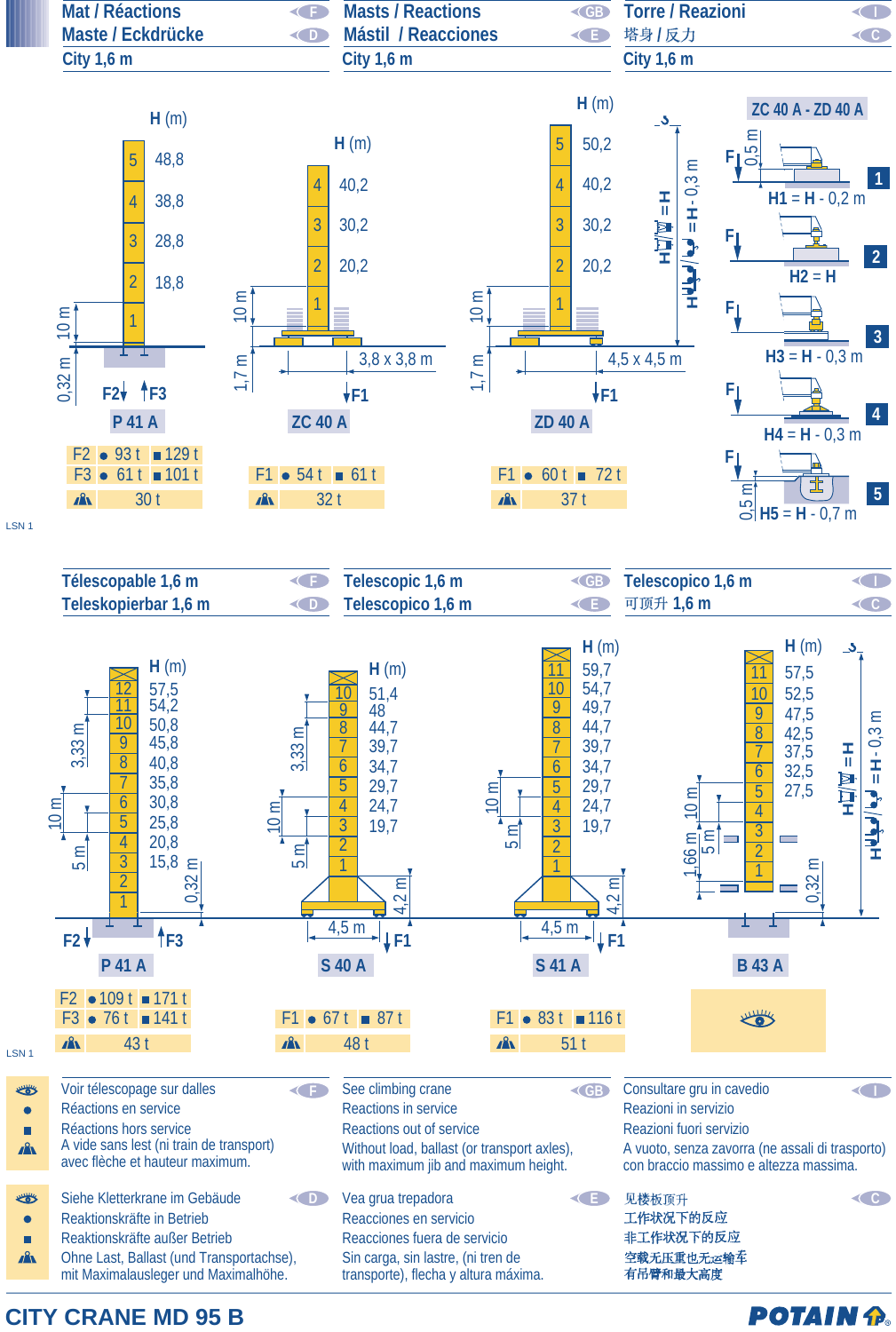| Courbes de charges | <b>Example 2</b> Load diagrams | <b>ED</b> Curve di carico | <b>KID</b> |
|--------------------|--------------------------------|---------------------------|------------|
| Lastkurven         | <b>Curvas de cargas</b>        | ◆■ 负荷曲线                   | CO         |

|                                                         |  |                                                     |     |     |  | الملوا حسيب اديا      |     |         |                   |       |                |      |             |                |                                                                |
|---------------------------------------------------------|--|-----------------------------------------------------|-----|-----|--|-----------------------|-----|---------|-------------------|-------|----------------|------|-------------|----------------|----------------------------------------------------------------|
| 52,5 m 3,1 > 14,8 17 20 22 26 28,5 30 32 35 37 40 42 45 |  |                                                     |     |     |  |                       |     |         |                   |       |                |      |             |                | 47 50 52,5 m                                                   |
| $\sqrt{N}$                                              |  | $6-1$                                               | 5,1 | 4,1 |  | $3,7$ $3$ $3$ $2,8$   | 2,6 |         | $2,4$ 2,2         |       |                |      |             |                | $2 \quad 1,85 \quad 1,7 \quad 1,6 \quad 1,5 \quad 1,4 \quad t$ |
|                                                         |  |                                                     |     |     |  | الملجا حسب لحبا       |     |         |                   |       |                |      |             |                |                                                                |
| 50 <sub>m</sub>                                         |  | $3,1 \rightarrow 14,8$ 17 20 22 26 28,6 30 32 35 37 |     |     |  |                       |     |         |                   | 40    | 42             | 45   | 47          | $50 \text{ m}$ |                                                                |
| $\sqrt{N}$                                              |  | 6                                                   | 5,1 | 4,2 |  | $3,7$ $3$ $3$ $2,8$   |     |         | $2,6$ $2,4$ $2,2$ |       | $2 \quad 1,85$ | 1,7  | $1,6$ 1,5 t |                |                                                                |
|                                                         |  |                                                     |     |     |  | الملجا حسب لحبا       |     |         |                   |       |                |      |             |                |                                                                |
| 45 m                                                    |  | $3,1 \rightarrow 14,8$ 17 20 22 26 28,6 30 32 35    |     |     |  |                       |     |         | 37                | 40    | 42             | 45 m |             |                |                                                                |
| $\sqrt{N}$                                              |  | $6-1$                                               | 5,1 | 4,2 |  | $3,7$ 3 3 2,8 2,6     |     | 2,4     | 2,2               |       | 2 $1,85$ 1,7 t |      |             |                |                                                                |
|                                                         |  |                                                     |     |     |  | الملجا حسيب اديا      |     |         |                   |       |                |      |             |                |                                                                |
| 40 m                                                    |  | $3,1 \rightarrow 14,8$ 17 20 22 26 28,6 30 32 35    |     |     |  |                       |     |         | 37                | 40 m  |                |      |             |                |                                                                |
| $\sqrt{N}$                                              |  | $6-1$                                               | 5,1 | 4,2 |  | $3,7$ $3$ $3$ $2,8$   | 2,6 |         | $2,4$ 2,2         | $2-1$ |                |      |             |                |                                                                |
|                                                         |  |                                                     |     |     |  | الملجا حسيب اديا      |     |         |                   |       |                |      |             |                |                                                                |
| 35 <sub>m</sub>                                         |  | $3,1 \rightarrow 14,8 \quad 17 \quad 20$            |     |     |  | 22 26 28,6 30 32 35 m |     |         |                   |       |                |      |             |                | 6                                                              |
| $\sqrt{N}$                                              |  | 6                                                   | 5,1 | 4,2 |  | $3,7$ $3$ $3$ $2,8$   | 2,6 | $2,4$ t |                   |       |                |      |             |                |                                                                |
|                                                         |  |                                                     |     |     |  | الملجا حسيب ادبا      |     |         |                   |       |                |      |             |                | $\mathbf{3}$                                                   |
| 30 <sub>m</sub>                                         |  | $3,1 \rightarrow 14,8$ 17 20 22 26 28,6 30 m        |     |     |  |                       |     |         |                   |       |                |      |             |                |                                                                |

2,8

t

6 5,1 4,2 3,7 3 3



|                                                                           |  |                                                         |                         |  | ⊻←─≻Д                                                     |  |  |  |  |                                                                                                    |                                                         |                    |
|---------------------------------------------------------------------------|--|---------------------------------------------------------|-------------------------|--|-----------------------------------------------------------|--|--|--|--|----------------------------------------------------------------------------------------------------|---------------------------------------------------------|--------------------|
| 52,5 m 2,4 > 15,1 17 20 22 25 26,9 27,3 30 32 35 37 40 42 45 47 50 52,5 m |  |                                                         |                         |  |                                                           |  |  |  |  |                                                                                                    |                                                         |                    |
| $\sqrt{N}$                                                                |  |                                                         | $6 \quad 5,2 \quad 4,3$ |  |                                                           |  |  |  |  |                                                                                                    | 3,8 3,3 3 3 2,7 2,5 2,2 2 1,85 1,7 1,56 1,5 1,35 1,25 t |                    |
|                                                                           |  |                                                         |                         |  | ⊻←←⊨                                                      |  |  |  |  |                                                                                                    |                                                         |                    |
| 50 <sub>m</sub>                                                           |  |                                                         |                         |  |                                                           |  |  |  |  | 2,4 ► 15,1 17 20 22 25 26,9 27,4 30 32 35 37 40 42 45 47 50 m                                      |                                                         |                    |
| $\sqrt{N}$                                                                |  |                                                         |                         |  |                                                           |  |  |  |  | $6$   5,2   4,3   3,9   3,3   3   3   2,7   2,5   2,2   2,05   1,85   1,75   1,56   1,5   1,35   1 |                                                         |                    |
|                                                                           |  |                                                         |                         |  | <del>W←</del>                                             |  |  |  |  |                                                                                                    |                                                         |                    |
| 45 m                                                                      |  | 2,4 ► 15,1 17 20 22 25 26,9 27,4 30 32 35 37 40 42 45 m |                         |  |                                                           |  |  |  |  |                                                                                                    |                                                         |                    |
| <b>AVV</b>                                                                |  | $6 \t 5,2 \t 4,3$                                       |                         |  | 3,9 3,3 3 3 2,7 2,5 2,2 2,05 1,85 1,75 1,56 t             |  |  |  |  |                                                                                                    |                                                         |                    |
|                                                                           |  |                                                         |                         |  | $\Psi \leftarrow \rightarrow \Box$                        |  |  |  |  |                                                                                                    |                                                         |                    |
| 40 m                                                                      |  | 2,4 ► 15,1 17 20 22 25 26,9 27,4 30 32 35 37 40 m       |                         |  |                                                           |  |  |  |  |                                                                                                    |                                                         |                    |
| $\overline{\triangle\triangle}$                                           |  | $6 \t 5,2 \t 4,3$                                       |                         |  | $3,9$ $3,3$ $3$ $3$ $3$ $2,7$ $2,5$ $2,2$ $2,05$ $1,85$ t |  |  |  |  |                                                                                                    |                                                         |                    |
|                                                                           |  |                                                         |                         |  |                                                           |  |  |  |  |                                                                                                    |                                                         |                    |
|                                                                           |  |                                                         |                         |  | <b>W←—–⊔</b>                                              |  |  |  |  |                                                                                                    |                                                         | Ħ                  |
| 35 <sub>m</sub><br>$\sqrt{N}$                                             |  | $2,4$ > 15,1 17 20 22 25 26,9 27,4 30 32 35 m           |                         |  |                                                           |  |  |  |  |                                                                                                    | h                                                       |                    |
|                                                                           |  |                                                         |                         |  |                                                           |  |  |  |  |                                                                                                    |                                                         |                    |
|                                                                           |  |                                                         |                         |  | W←←                                                       |  |  |  |  |                                                                                                    | 3                                                       |                    |
| 30 <sub>m</sub>                                                           |  | 2,4 ► 15,1 17 20 22 25 26,9 27,4 30 m                   |                         |  |                                                           |  |  |  |  |                                                                                                    |                                                         |                    |
| <b>AAN</b>                                                                |  |                                                         | $6 \t 5,2 \t 4,3$       |  | $3,9$ $3,3$ $3$ $3$ $2,7$ t                               |  |  |  |  |                                                                                                    |                                                         | $=$ $\Box$ - 0.1 t |
|                                                                           |  |                                                         |                         |  |                                                           |  |  |  |  |                                                                                                    |                                                         |                    |

LSN 1



 $(m)$ 

 $-0,11$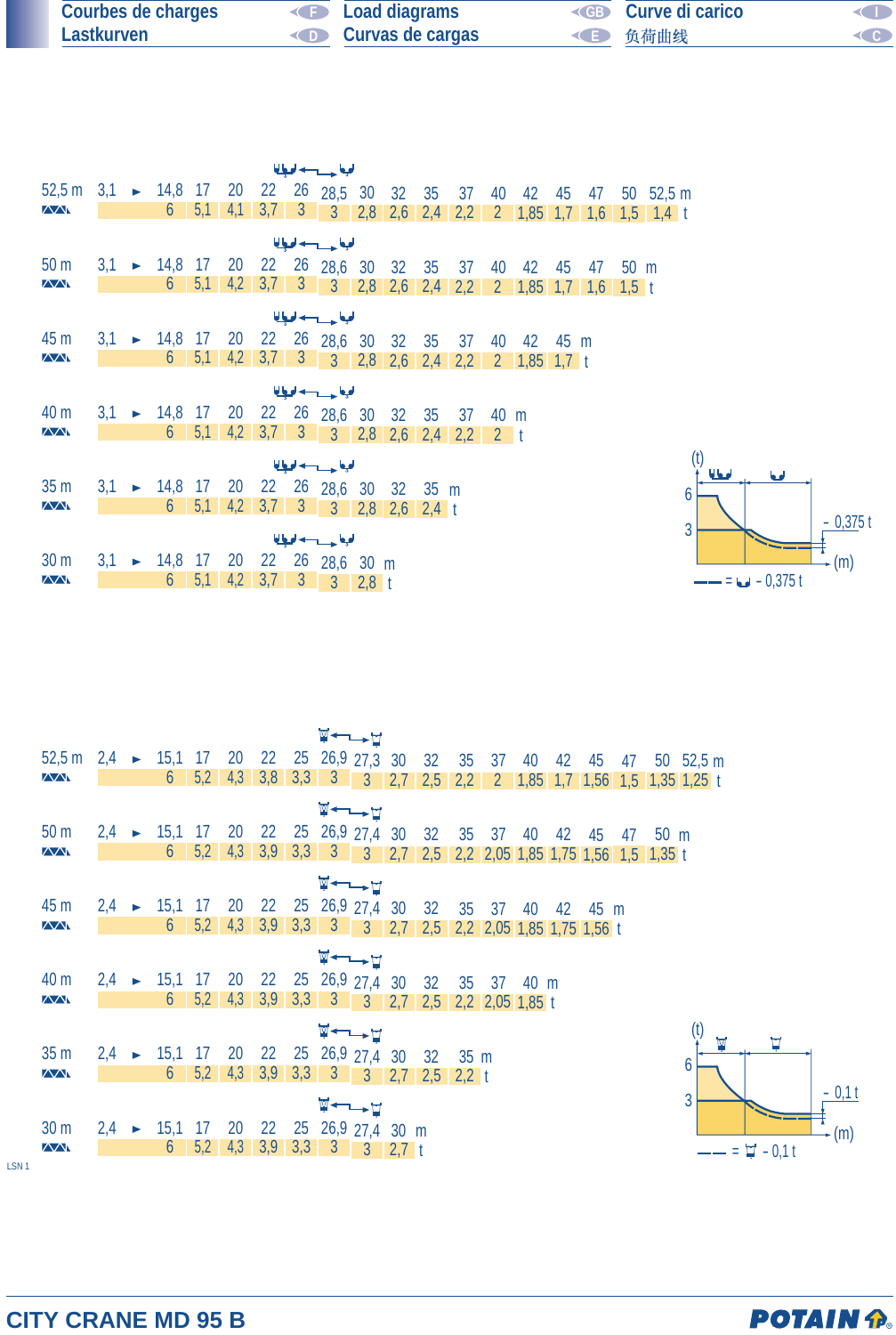

**CITY CRANE MD 95 B**

**POTAIN P.**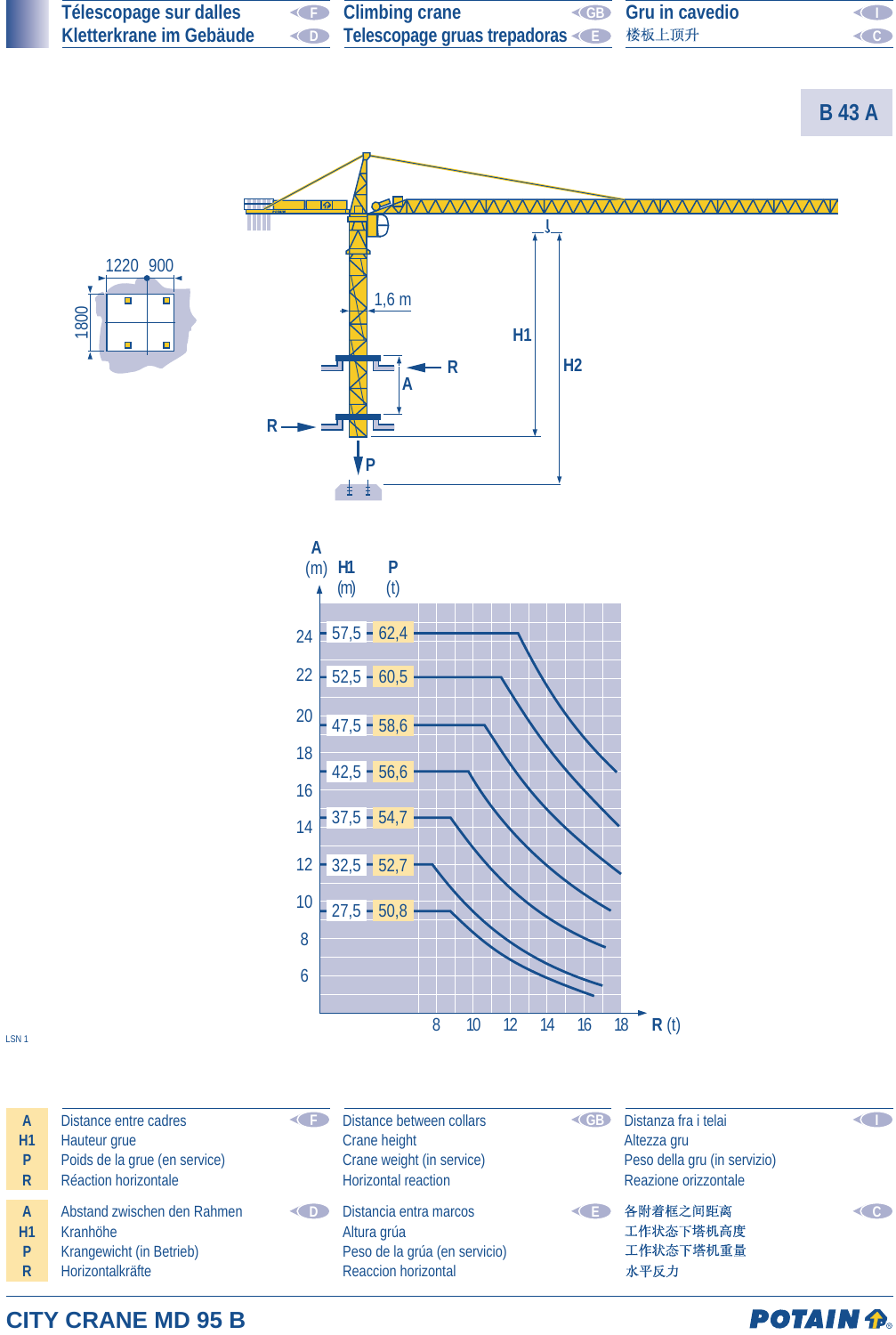| Lest de contre-flèche | Counter-jib ballast                      | <b>ED</b> Contrappeso | $\lhd$  |
|-----------------------|------------------------------------------|-----------------------|---------|
| Gegenauslegerballast  | <b>Example 2</b> Lastre de contra flecha | ◆ ● 平衡臂重              | $\lt$ 0 |



| <b>MM</b>       | ┡╾┵╤            | 3400 kg | 2700 kg | $x^2$ (kg) |
|-----------------|-----------------|---------|---------|------------|
| 52,5 m          | 12 <sub>m</sub> | 5       | ۰       | 17 000     |
| 50 <sub>m</sub> | 12 <sub>m</sub> |         |         | 15 600     |
| 45 m            | 12 <sub>m</sub> |         |         | 14 200     |
| 40 m            | 12 <sub>m</sub> |         | ۰       | 13 600     |
| 35 m            | 12 <sub>m</sub> |         | ∩       | 12 200     |
| 30 m            | 12 <sub>m</sub> |         |         | 10 800     |

LSN 1

| Lest de base | <b>CED</b> | <b>Base ballast</b>             |      | <b>Example 2</b> Zavorra di base | ŒD |
|--------------|------------|---------------------------------|------|----------------------------------|----|
| Grundballast |            | <b>Example 2</b> Lastre de base | ◆ 压重 |                                  | CC |

| $\boxtimes$ 1,6 m | $ZC$ 40 A $\cdot$             | H(m)             | 40,2 | 30,2 | 20,2 |      |      |      |      |      |      |
|-------------------|-------------------------------|------------------|------|------|------|------|------|------|------|------|------|
|                   |                               | $\mathbf{A}$ (t) | 45   | 35   | 30   |      |      |      |      |      |      |
|                   |                               | H(m)             | 50,2 | 40,2 | 30,2 | 20,2 |      |      |      |      |      |
| $\boxtimes$ 1,6 m | ZD 40 A $\cdot \bullet \cdot$ | $\mathbf{A}$ (t) | 70   | 40   | 35   | 30   |      |      |      |      |      |
|                   |                               | H(m)             | 51,4 | 49,7 | 44,7 | 39,7 | 34,7 | 29,7 | 24,7 | 19,7 |      |
| $\boxtimes$ 1,6 m | $S$ 40 A $\rightarrow$        | $\mathbf{A}$ (t) | 78   | 72   | 54   | 36   | 18   | 18   | 18   | 18   |      |
|                   |                               | H(m)             | 59,7 | 54,7 | 49,7 | 44,7 | 39,7 | 34,7 | 29,7 | 24,7 | 19,7 |
| $\boxtimes$ 1,6 m | $S$ 41A $\leftrightarrow$     | $x^2$ (t)        | 114  | 96   | 72   | 54   | 36   | 18   | 18   | 18   | 18   |

LSN 1